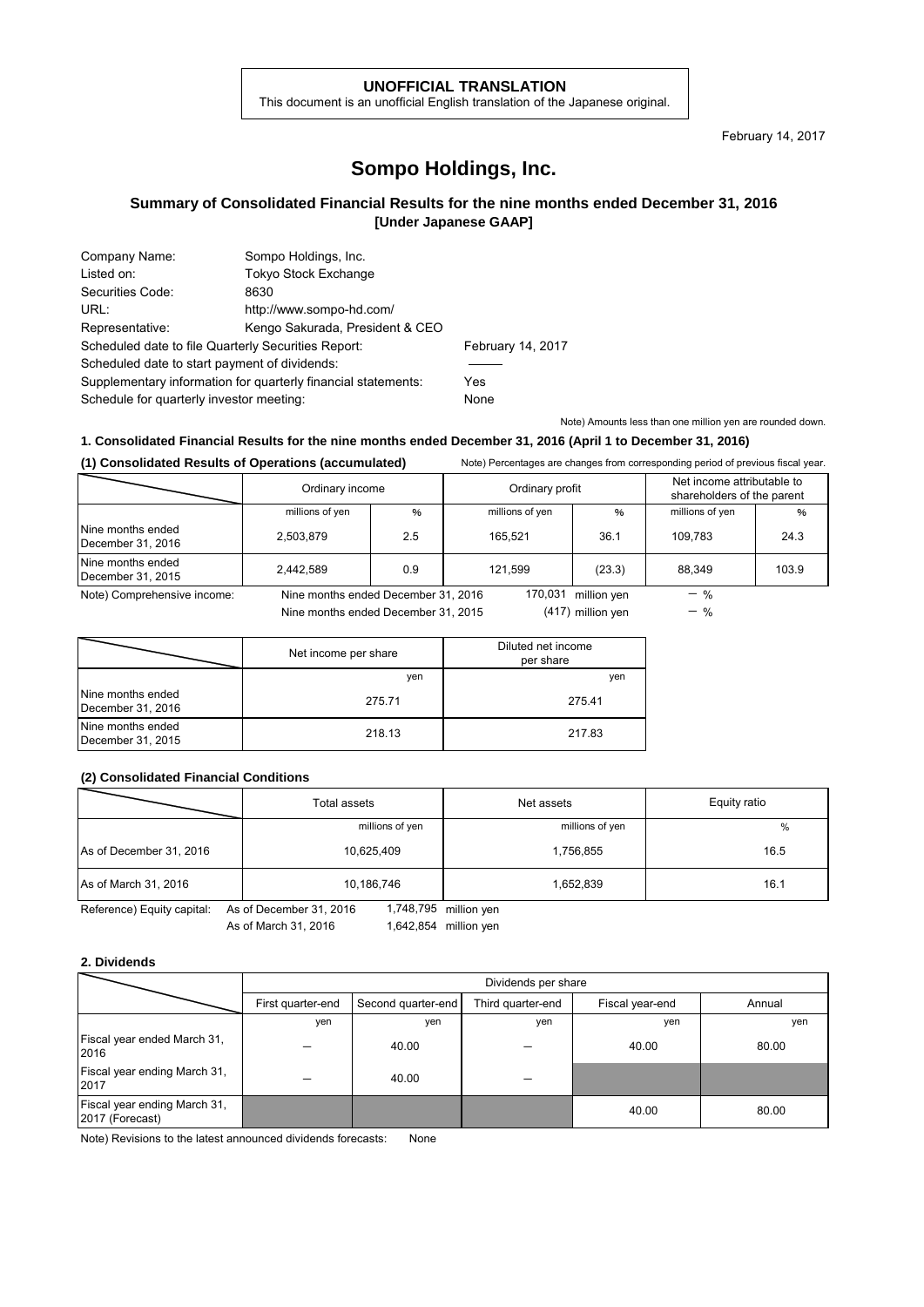### **3. Forecasts of Consolidated Financial Results for the fiscal year ending March 31, 2017 (April 1, 2016 to March 31, 2017)**

Note) Percentages are changes from previous fiscal year.

|           | Net income<br>Ordinary profit<br>attributable to shareholders of the parent |       |                 |        |        |  | Net income<br>per share |
|-----------|-----------------------------------------------------------------------------|-------|-----------------|--------|--------|--|-------------------------|
|           | millions of yen                                                             | %     | millions of yen | %      | ven    |  |                         |
| Full year | 206,000                                                                     | (5.0) | 140.000         | (12.3) | 355.91 |  |                         |

Note) Revisions to the latest announced forecasts of financial results: None

#### **(Notes)**

(1) Changes in significant subsidiaries during the nine months ended December 31, 2016 (changes in specified subsidiaries resulting in changes in the scope of consolidation): None

(2) Application of accounting methods used specifically for the preparation of the quarterly consolidated financial statements: Yes

| (3) Changes in accounting policies, changes in accounting estimations, and retrospective restatements |      |  |
|-------------------------------------------------------------------------------------------------------|------|--|
| (1) Changes in accounting policies due to revisions to accounting standards, etc.:                    | Yes  |  |
| (2) Changes in accounting policies due to reasons other than the above:                               | None |  |

| 3 Changes in accounting estimations: | None |
|--------------------------------------|------|
| 4 Retrospective restatements:        | None |

Note) Please refer to "2. (2) Changes in Accounting Policies, Changes in Accounting Estimations, and Retrospective Restatements" on page 3 for details.

(4) Number of shares outstanding (Common stock):

| (1) Total shares outstanding including treasury stock: |                    |        |
|--------------------------------------------------------|--------------------|--------|
| As of December 31, 2016                                | 415,352,294 shares |        |
| As of March 31, 2016                                   | 415,352,294 shares |        |
| 2Treasury stock:                                       |                    |        |
| As of December 31, 2016                                | 22,001,146 shares  |        |
| As of March 31, 2016                                   | 11,189,780 shares  |        |
| 3) Average number of shares outstanding:               |                    |        |
| For the nine months ended December 31, 2016            | 398,182,889        | shares |
| For the nine months ended December 31, 2015            | 405.018.107        | shares |

#### **(Expression of implementation status of quarterly review procedures)**

This summary is outside the scope of the quarterly review procedures which are required by the Financial Instruments and Exchange Act, and the review procedures of the quarterly consolidated financial statements have been completed as of the date of the disclosure of this summary.

#### **(Notes for using forecasts of financial results, etc.)**

The forecasts included in this document are based on the currently available information and certain assumptions that we believe reasonable. Accordingly, the actual results, etc. may differ materially from those projected herein depending on various factors.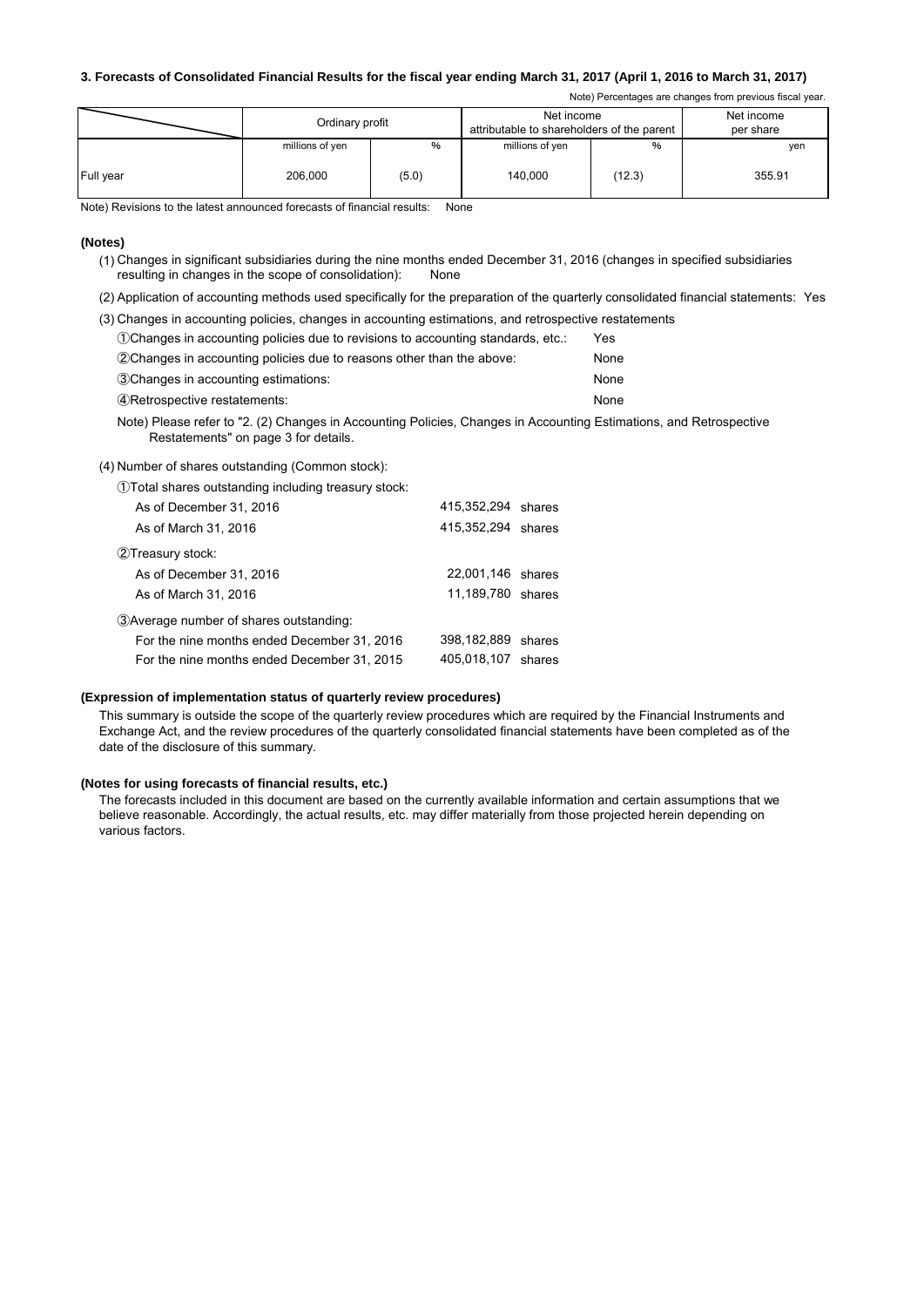# Contents – Appendices

| ntents – Appendices                                                                                                                                                                                                                                                    |  |
|------------------------------------------------------------------------------------------------------------------------------------------------------------------------------------------------------------------------------------------------------------------------|--|
| 1. Qualitative Information Related to Consolidated Financial Results for the nine months ended                                                                                                                                                                         |  |
| December 31, 2016                                                                                                                                                                                                                                                      |  |
| (1) Qualitative Information Related to Consolidated Results of Operations <b>William Constitute Information</b> Related to Consolidated Results of Operations <b>Constitute Information</b><br>(2) Qualitative Information Related to Consolidated Financial Condition |  |
| (3) Qualitative Information Related to the Forecasts of Consolidated Financial Results                                                                                                                                                                                 |  |
| 2. Information Concerning Notes in the Summarized Information                                                                                                                                                                                                          |  |
| (1) Application of Accounting Methods Used Specifically for the Preparation of the Quarterly Consolidated<br><b>Financial Statements</b>                                                                                                                               |  |
| (2) Changes in Accounting Policies, Changes in Accounting Estimations, and Retrospective Restatements<br>(3) Additional Information                                                                                                                                    |  |
| 3. Quarterly Consolidated Financial Statements <b>contract to the Constantine Consolidated</b> Financial Statements                                                                                                                                                    |  |
| (1) Quarterly Consolidated Balance Sheet                                                                                                                                                                                                                               |  |
| (2) Quarterly Consolidated Statement of Income and                                                                                                                                                                                                                     |  |
| Quarterly Consolidated Statement of Comprehensive Income manufactured controller construction of Comprehensive Income                                                                                                                                                  |  |
| (3) Notes on Going-Concern Assumption                                                                                                                                                                                                                                  |  |
|                                                                                                                                                                                                                                                                        |  |
| 4. Supplementary Information                                                                                                                                                                                                                                           |  |
| (1) Summary of Results of Operations (Consolidated) manufactured control of Results of Operations (Consolidated)                                                                                                                                                       |  |
| (2) Premiums Written and Claims Paid by Business Lines (Consolidated) manufactured controller and Claims                                                                                                                                                               |  |
|                                                                                                                                                                                                                                                                        |  |
|                                                                                                                                                                                                                                                                        |  |
|                                                                                                                                                                                                                                                                        |  |
|                                                                                                                                                                                                                                                                        |  |
|                                                                                                                                                                                                                                                                        |  |
|                                                                                                                                                                                                                                                                        |  |
|                                                                                                                                                                                                                                                                        |  |
|                                                                                                                                                                                                                                                                        |  |
|                                                                                                                                                                                                                                                                        |  |
|                                                                                                                                                                                                                                                                        |  |
|                                                                                                                                                                                                                                                                        |  |
|                                                                                                                                                                                                                                                                        |  |
|                                                                                                                                                                                                                                                                        |  |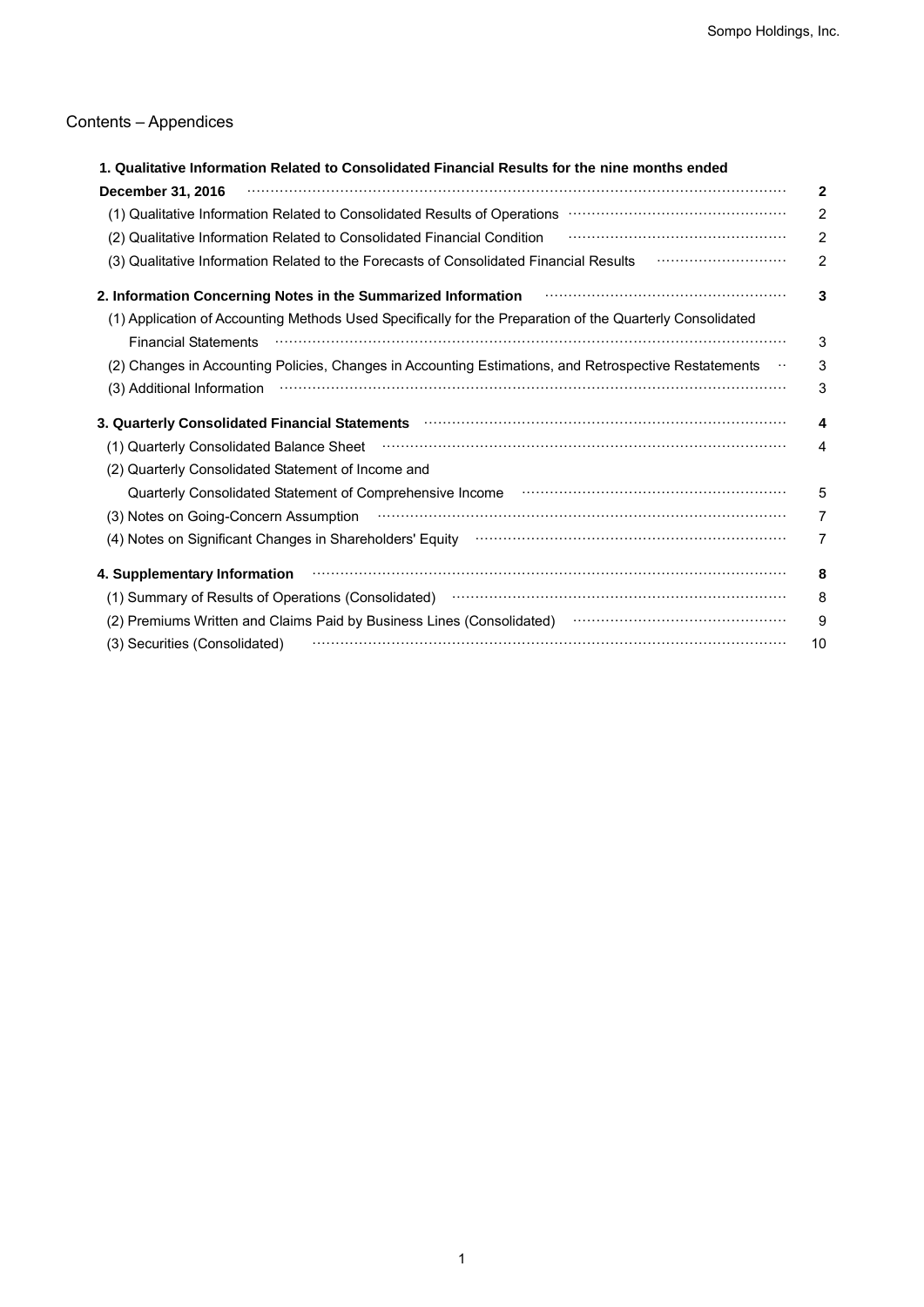# **1. Qualitative Information Related to Consolidated Financial Results for the nine months ended December 31, 2016**

(1) Qualitative Information Related to Consolidated Results of Operations

During the nine months ended December 31, 2016, the global economy continued to gradually recover as a whole, despite some signs of weakness. The Japanese economy remained on a moderate recovery path, with signs of a rebound in exports and production amid ongoing improvement in employment and income levels.

Under these circumstances, the consolidated financial results of the Sompo Holdings Group for the nine months ended December 31, 2016 were as follows:

Ordinary income increased by 61.2 billion yen to 2,503.8 billion yen compared with the same period last year, the components of which were underwriting income of 2,255.0 billion yen, investment income of 150.2 billion yen and other ordinary income of 98.6 billion yen. Meanwhile, ordinary expenses increased by 17.3 billion yen to 2,338.3 billion yen compared with the same period last year, the components of which were underwriting expenses of 1,861.0 billion yen, investment expenses of 25.8 billion yen, operating, general and administrative expenses of 367.6 billion yen and other ordinary expenses of 83.8 billion yen. Sompo Holdings, Inc.<br>
idated Financial Results for the nine months<br>
sults of Operations<br>
the global economy continued to gradually recover as<br>
ese economy remained on a moderate recovery path,<br>
mid ongoing improvement in e

As a result of the foregoing, Sompo Holdings, Inc. (the "Company") reported ordinary profit, calculated as ordinary income minus ordinary expenses, of 165.5 billion yen, an increase of 43.9 billion yen from the same period last year.

The Company posted net income attributable to shareholders of the parent, after extraordinary items, net of income taxes and deferred income taxes and others, of 109.7 billion yen, an increase of 21.4 billion yen from the same period last year.

### (2) Qualitative Information Related to Consolidated Financial Condition

Total assets as of December 31, 2016 amounted to 10,625.4 billion yen on a consolidated basis, an increase of 438.6 billion yen from March 31, 2016, due mainly to the issuance of corporate bonds.

(3) Qualitative Information Related to the Forecasts of Consolidated Financial Results

For the fiscal year ending March 31, 2017, the Company is forecasting consolidated ordinary profit of 206.0 billion yen and net income attributable to shareholders of the parent of 140.0 billion yen. There is no change from the forecasts in the Summary of Consolidated Financial Results disclosed on May 20, 2016.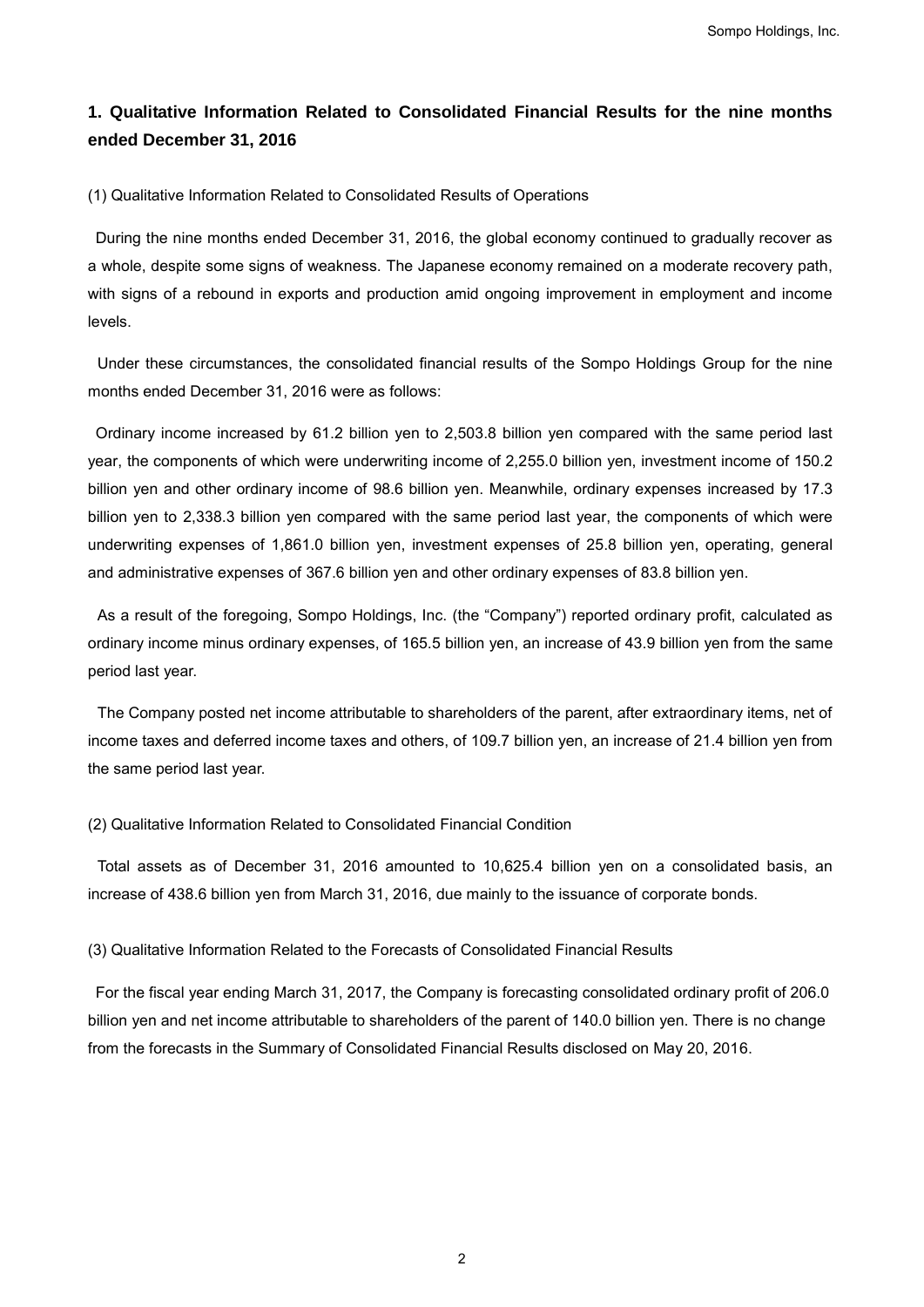## **2. Information Concerning Notes in the Summarized Information**

(1) Application of Accounting Methods Used Specifically for the Preparation of the Quarterly Consolidated Financial Statements

Income tax expenses are calculated by multiplying net income before income taxes by an estimated effective tax rate, which is a reasonable estimate of the effective tax rate after applying tax effect accounting to net income before income taxes for the fiscal year that includes this third quarter. However, if the use of this estimated effective tax rate produces significantly unreasonable results, income tax expenses are calculated by using the statutory effective tax rate. Sompo Holdings, Inc.<br>
antized Information<br>
ally for the Preparation of the Quarterly Consolidated<br>
et income before income laxes by an estimated effective<br>
includes this third quarter. However, if the use of this<br>
includes

(2) Changes in Accounting Policies, Changes in Accounting Estimations, and Retrospective Restatements (Changes in accounting policies)

In accordance with the amendment in the Corporate Tax Code of Japan, the Company has adopted the "Practical Solution on Accounting for Changes in Depreciation Method related to the 2016 Tax Law Changes" (Accounting Standards Board of Japan Practical Issue Task Force No. 32, June 17, 2016) from the three months ended June 30, 2016, and has changed the depreciation method for structures and fixtures attached to buildings acquired on or after April 1, 2016, from the declining-balance method to the straight-line method.

The effect of this change on the ordinary profit and net income before income taxes for the nine months ended December 31, 2016 was immaterial.

### (3) Additional Information

(Application of the Implementation Guidance on Recoverability of Deferred Tax Assets)

Effective from the three months ended June 30, 2016, the Company has applied the "Implementation Guidance on Recoverability of Deferred Tax Assets" (Accounting Standards Board of Japan Statement No. 26, March 28, 2016).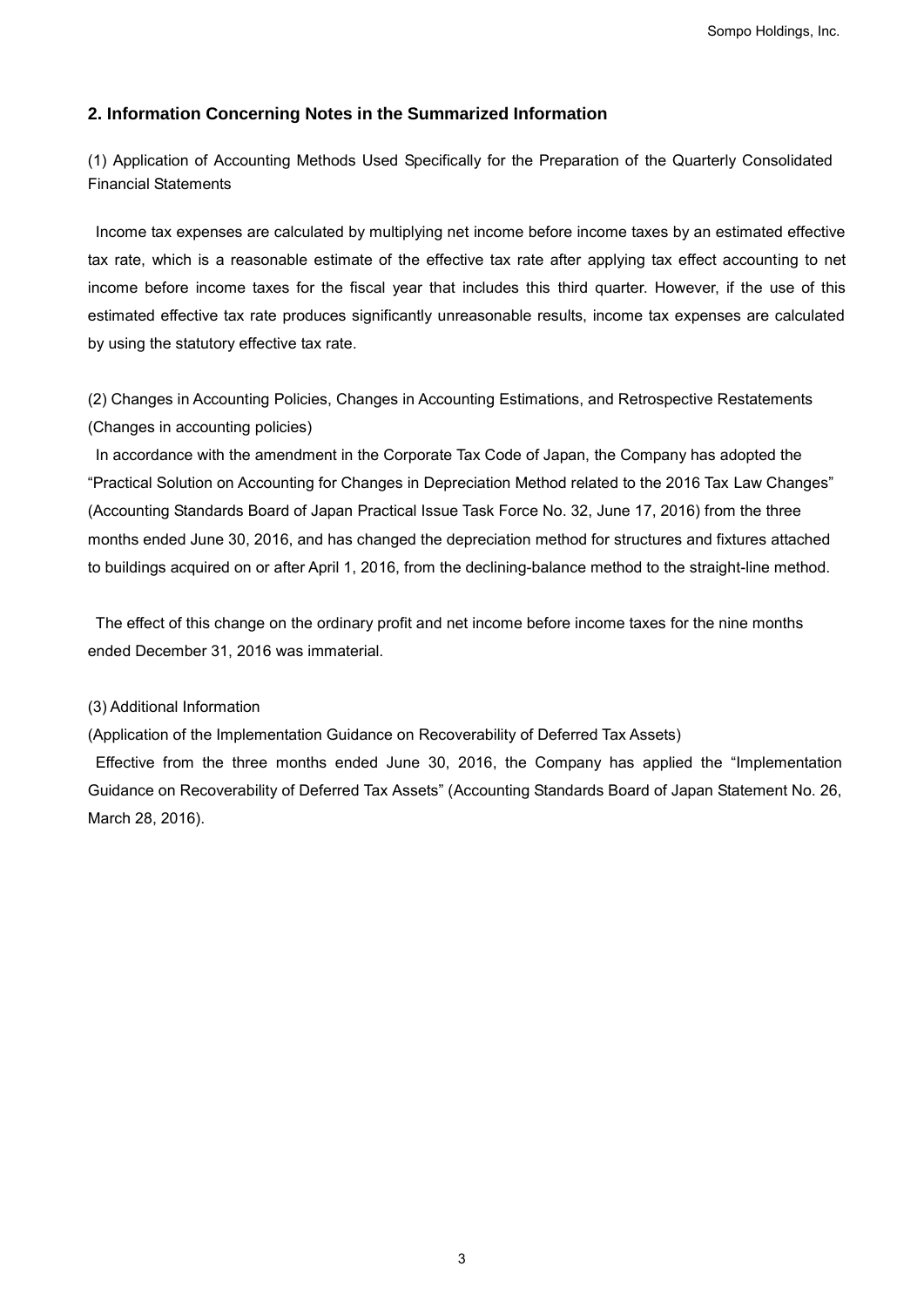# **3. Quarterly Consolidated Financial Statements**

| Assets:<br>Cash and deposits<br>Receivables under resale agreements<br>Monetary receivables bought<br>Money trusts<br>Securities<br>Loans<br>Tangible fixed assets<br>Intangible fixed assets | As of March 31, 2016<br>550,571<br>77,998<br>11,383 | As of December 31, 2016<br>828,240 |
|-----------------------------------------------------------------------------------------------------------------------------------------------------------------------------------------------|-----------------------------------------------------|------------------------------------|
|                                                                                                                                                                                               |                                                     |                                    |
|                                                                                                                                                                                               |                                                     |                                    |
|                                                                                                                                                                                               |                                                     |                                    |
|                                                                                                                                                                                               |                                                     | 109,999                            |
|                                                                                                                                                                                               |                                                     | 8,124                              |
|                                                                                                                                                                                               | 114,770                                             | 103,100                            |
|                                                                                                                                                                                               | 7,408,124                                           | 7,549,933                          |
|                                                                                                                                                                                               | 609,808                                             | 629,344                            |
|                                                                                                                                                                                               | 404,675                                             | 395,322                            |
|                                                                                                                                                                                               | 146,589                                             | 147,538                            |
| Other assets                                                                                                                                                                                  | 858,938                                             | 847,292                            |
| Net defined benefit asset                                                                                                                                                                     | 719                                                 | 776                                |
| Deferred tax assets                                                                                                                                                                           | 8,639                                               | 11,315                             |
| Allowance for possible credit losses                                                                                                                                                          | (5, 474)                                            | (5, 579)                           |
| Total assets                                                                                                                                                                                  | 10,186,746                                          | 10,625,409                         |
| Liabilities:                                                                                                                                                                                  |                                                     |                                    |
| Underwriting funds:                                                                                                                                                                           | 7,644,560                                           | 7,698,386                          |
| Reserve for outstanding losses and claims                                                                                                                                                     | 1,244,361                                           | 1,222,415                          |
| Underwriting reserves                                                                                                                                                                         | 6,400,198                                           | 6,475,971                          |
| Corporate bonds                                                                                                                                                                               | 133,675                                             | 333,614                            |
| <b>Other liabilities</b>                                                                                                                                                                      | 501,276                                             | 546,521                            |
| Net defined benefit liability                                                                                                                                                                 | 124,124                                             | 129,135                            |
| Reserve for retirement benefits to directors                                                                                                                                                  | 114                                                 | 35                                 |
| Reserve for bonus payments                                                                                                                                                                    | 27,575<br>180                                       | 8,920                              |
| Reserve for bonus payments to directors                                                                                                                                                       |                                                     |                                    |
| Reserve for stocks payments<br>Reserves under the special laws:                                                                                                                               | 62,487                                              | 459<br>69,397                      |
| Reserve for price fluctuation                                                                                                                                                                 | 62,487                                              | 69,397                             |
| Deferred tax liabilities                                                                                                                                                                      | 39,911                                              | 82,082                             |
| <b>Total liabilities</b>                                                                                                                                                                      | 8,533,906                                           | 8,868,554                          |
| Net assets:                                                                                                                                                                                   |                                                     |                                    |
| Shareholders' equity:                                                                                                                                                                         |                                                     |                                    |
| Common stock                                                                                                                                                                                  | 100,045                                             | 100,045                            |
| Capital surplus                                                                                                                                                                               | 411,086                                             | 410,876                            |
| Retained earnings                                                                                                                                                                             | 364,888                                             | 444,941                            |
| Treasury stock                                                                                                                                                                                | (36, 975)                                           | (71, 611)                          |
| Total shareholders' equity                                                                                                                                                                    | 839,045                                             | 884,252                            |
| Accumulated other comprehensive income:                                                                                                                                                       |                                                     |                                    |
| Unrealized gains and losses on securities available                                                                                                                                           |                                                     |                                    |
| for sale                                                                                                                                                                                      | 825,912                                             | 916,434                            |
| Deferred gains and losses on hedges                                                                                                                                                           | 10,510                                              | 36,740                             |
| Foreign currency translation adjustments                                                                                                                                                      | (7,965)                                             | (65, 351)                          |
| Remeasurements of defined benefit plans                                                                                                                                                       | (24, 648)                                           | (23, 279)                          |
| Total accumulated other comprehensive income                                                                                                                                                  | 803,808                                             | 864,542                            |
| Stock acquisition rights                                                                                                                                                                      | 1,486                                               | 1,022                              |
| Non-controlling interests                                                                                                                                                                     | 8,498                                               | 7,037                              |
| Total net assets                                                                                                                                                                              | 1,652,839                                           | 1,756,855                          |
| Total liabilities and net assets                                                                                                                                                              | 10,186,746                                          | 10,625,409                         |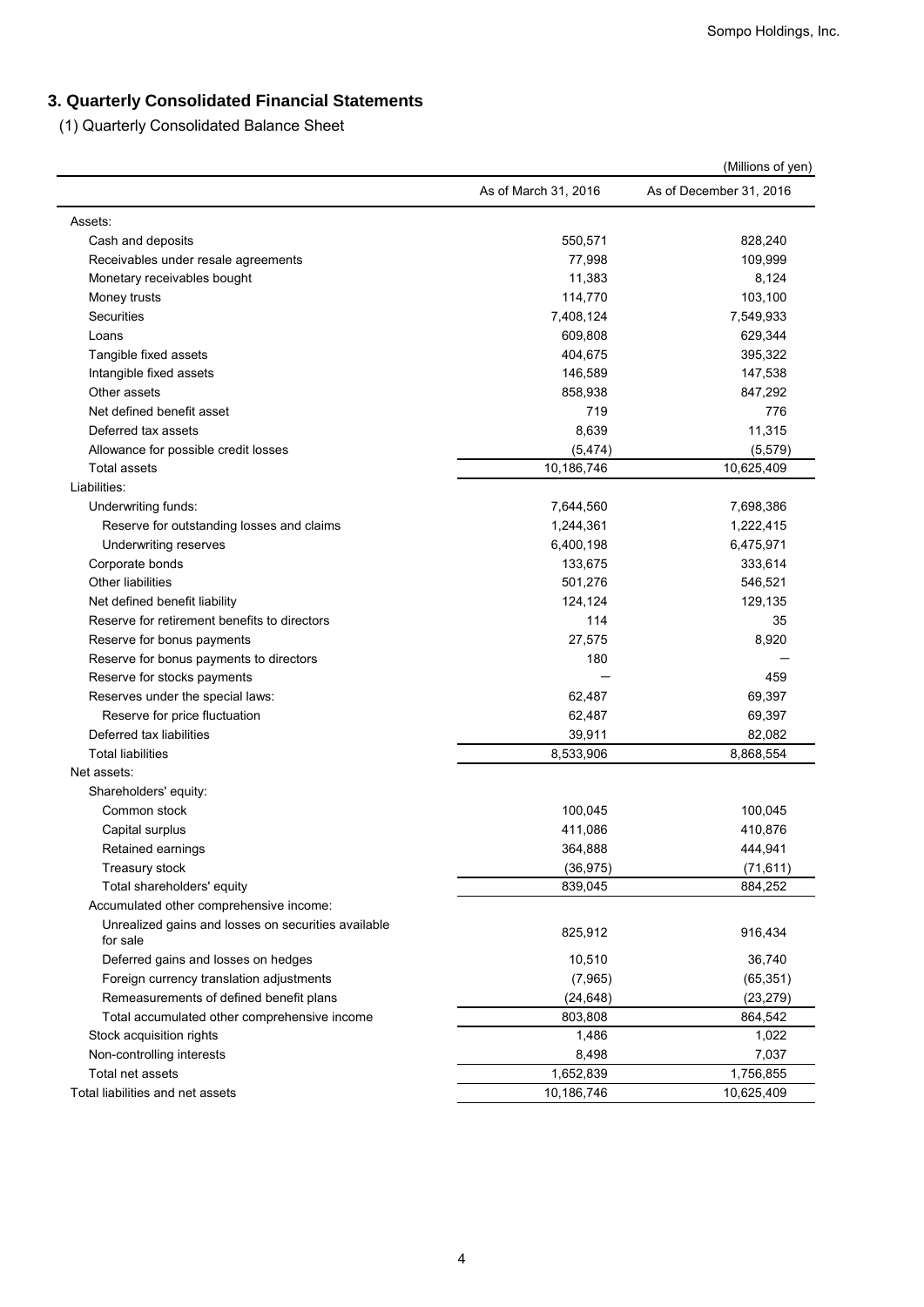| Quarterly Consolidated Statement of Income                                        |                                                        |                                                        |
|-----------------------------------------------------------------------------------|--------------------------------------------------------|--------------------------------------------------------|
| Nine months ended December 31, 2016                                               |                                                        |                                                        |
|                                                                                   | Nine months ended                                      | (Millions of yen)<br>Nine months ended                 |
|                                                                                   | December 31, 2015<br>(April 1 to<br>December 31, 2015) | December 31, 2016<br>(April 1 to<br>December 31, 2016) |
| Ordinary income:                                                                  | 2,442,589                                              | 2,503,879                                              |
| Underwriting income:                                                              | 2,286,374                                              | 2,255,001                                              |
| Net premiums written                                                              | 1,939,472                                              | 1,886,340                                              |
| Deposits of premiums by policyholders                                             | 94,304                                                 | 102,221                                                |
| Interest and dividend income on deposits of premiums, etc.                        | 33,408                                                 | 33,540                                                 |
| Life insurance premiums written                                                   | 216,089                                                | 231,065                                                |
| Investment income:                                                                | 140,351                                                | 150,215                                                |
| Interest and dividend income                                                      | 124,353                                                | 124,233                                                |
| Investment gains on money trusts                                                  | 6,230                                                  | 1,658                                                  |
| Investment gains on trading securities                                            | 2,388                                                  | 4,891                                                  |
| Gains on sales of securities                                                      | 31,447                                                 | 43,624                                                 |
| Transfer of interest and dividend income on deposits of<br>premiums, etc.         | (33, 408)                                              | (33, 540)                                              |
| Other ordinary income                                                             | 15,863                                                 | 98,663                                                 |
| Ordinary expenses:                                                                | 2,320,989                                              | 2,338,357                                              |
| Underwriting expenses:                                                            | 1,950,579                                              | 1,861,085                                              |
| Net claims paid                                                                   | 1,101,563<br>100,762                                   | 1,048,591<br>102,406                                   |
| Loss adjustment expenses<br>Net commissions and brokerage fees                    | 373,160                                                | 353,761                                                |
| Maturity refunds to policyholders                                                 | 184,506                                                | 166,220                                                |
| Life insurance claims paid and other payments                                     | 59,536                                                 | 60,643                                                 |
| Provision for reserve for outstanding losses and claims                           | 10,445                                                 | 26,495                                                 |
| Provision for underwriting reserves                                               | 117,004                                                | 97,174                                                 |
| Investment expenses:                                                              | 20,899                                                 | 25,811                                                 |
| Investment losses on money trusts                                                 | 63                                                     | 145                                                    |
| Losses on sales of securities                                                     | 755                                                    | 4,143                                                  |
| Impairment losses on securities                                                   | 13,667                                                 | 2,229                                                  |
| Operating, general and administrative expenses                                    | 341,392                                                | 367,632                                                |
| Other ordinary expenses:                                                          | 8,117                                                  | 83,827                                                 |
| Interest paid                                                                     | 3,624                                                  | 7,406                                                  |
| Ordinary profit                                                                   | 121,599                                                | 165,521                                                |
| Extraordinary gains:                                                              | 7,024                                                  | 771                                                    |
| Gains on disposal of fixed assets                                                 | 6,964                                                  | 702                                                    |
| Other extraordinary gains                                                         | 60                                                     | 69                                                     |
| Extraordinary losses:                                                             | 14,688                                                 | 12,817                                                 |
| Losses on disposal of fixed assets                                                | 1,387                                                  | 5,655                                                  |
| <b>Impairment losses</b>                                                          |                                                        | 244                                                    |
| Provision for reserves under the special laws:                                    | 6,853                                                  | 6,909                                                  |
| Provision for reserve for price fluctuation<br>Losses on reduction of real estate | 6,853                                                  | 6,909<br>7                                             |
| Other extraordinary losses                                                        | 6,448                                                  |                                                        |
| Net income before income taxes                                                    | 113,936                                                | 153,476                                                |
| Income taxes and deferred income taxes                                            | 25,119                                                 | 43,445                                                 |
| Net income                                                                        | 88,816                                                 | 110,030                                                |
| Net income attributable to non-controlling interests                              | 467                                                    | 246                                                    |
| Net income attributable to shareholders of the parent                             | 88,349                                                 | 109,783                                                |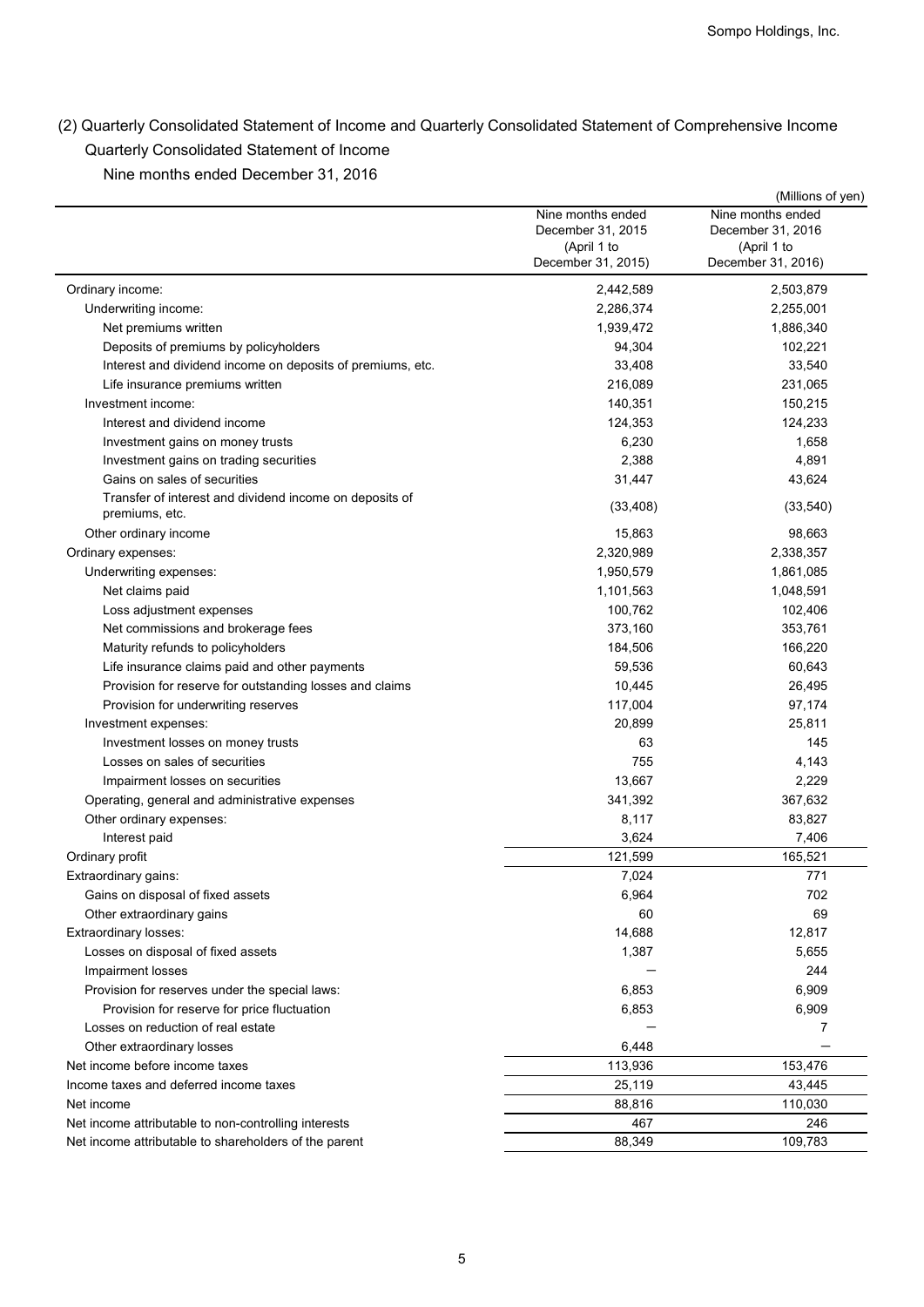# Quarterly Consolidated Statement of Comprehensive Income

|                                                                 |                                   | Sompo Holdings, Inc.              |
|-----------------------------------------------------------------|-----------------------------------|-----------------------------------|
|                                                                 |                                   |                                   |
|                                                                 |                                   |                                   |
|                                                                 |                                   |                                   |
|                                                                 |                                   |                                   |
| Quarterly Consolidated Statement of Comprehensive Income        |                                   |                                   |
| Nine months ended December 31, 2016                             |                                   |                                   |
|                                                                 |                                   | (Millions of yen)                 |
|                                                                 | Nine months ended                 | Nine months ended                 |
|                                                                 | December 31, 2015                 | December 31, 2016                 |
|                                                                 | (April 1 to<br>December 31, 2015) | (April 1 to<br>December 31, 2016) |
| Net income                                                      |                                   |                                   |
| Other comprehensive income:                                     | 88,816                            | 110,030                           |
| Unrealized gains and losses on securities available for sale    | (51, 996)                         | 90,542                            |
| Deferred gains and losses on hedges                             | 168                               | 26,229                            |
| Foreign currency translation adjustments                        | (37, 498)                         | (58, 161)                         |
| Remeasurements of defined benefit plans                         | 205                               | 1,368                             |
| Share of other comprehensive income of affiliates accounted for |                                   |                                   |
| under the equity method                                         | (113)                             | 22                                |
| Total other comprehensive income                                | (89, 233)                         | 60,000                            |
| Comprehensive income                                            | (417)                             | 170,031                           |
| (Comprehensive income attributable to)                          |                                   |                                   |
| Comprehensive income attributable to shareholders of the parent | 672                               | 170,517                           |
| Comprehensive income attributable to non-controlling interests  | (1,089)                           | (486)                             |
|                                                                 |                                   |                                   |
|                                                                 |                                   |                                   |
|                                                                 |                                   |                                   |
|                                                                 |                                   |                                   |
|                                                                 |                                   |                                   |
|                                                                 |                                   |                                   |
|                                                                 |                                   |                                   |
|                                                                 |                                   |                                   |
|                                                                 |                                   |                                   |
|                                                                 |                                   |                                   |
|                                                                 |                                   |                                   |
|                                                                 |                                   |                                   |
|                                                                 |                                   |                                   |
|                                                                 |                                   |                                   |
|                                                                 |                                   |                                   |
|                                                                 |                                   |                                   |
|                                                                 |                                   |                                   |
|                                                                 |                                   |                                   |
|                                                                 |                                   |                                   |
|                                                                 |                                   |                                   |
|                                                                 |                                   |                                   |
|                                                                 |                                   |                                   |
|                                                                 |                                   |                                   |
|                                                                 |                                   |                                   |
|                                                                 |                                   |                                   |
|                                                                 |                                   |                                   |
|                                                                 |                                   |                                   |
|                                                                 |                                   |                                   |
|                                                                 |                                   |                                   |
|                                                                 |                                   |                                   |
|                                                                 |                                   |                                   |
|                                                                 |                                   |                                   |
|                                                                 |                                   |                                   |
|                                                                 |                                   |                                   |
|                                                                 |                                   |                                   |
|                                                                 |                                   |                                   |
|                                                                 |                                   |                                   |
|                                                                 |                                   |                                   |
|                                                                 |                                   |                                   |
| 6                                                               |                                   |                                   |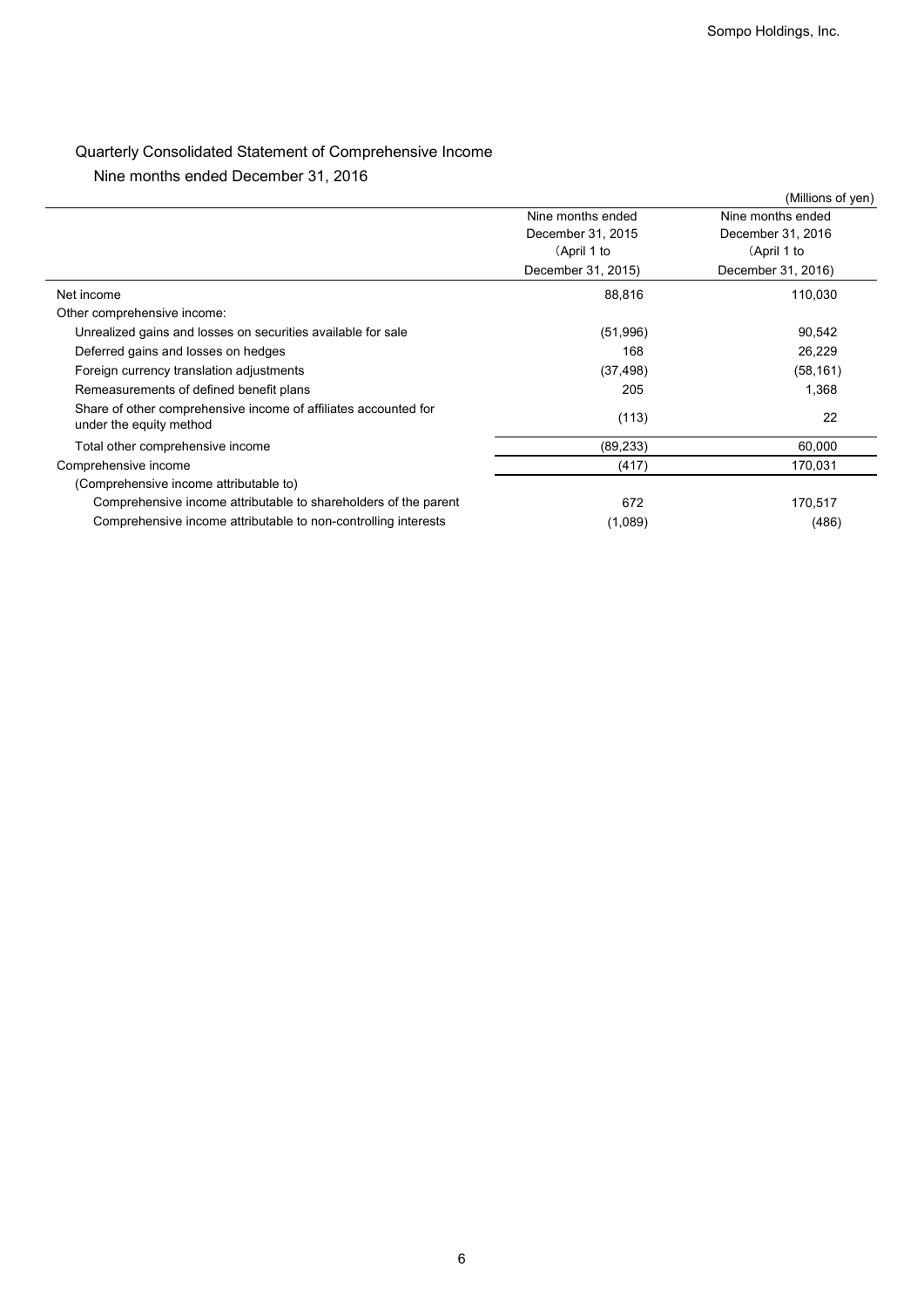(3) Notes on Going-Concern Assumption

None.

(4) Notes on Significant Changes in Shareholders' Equity

None.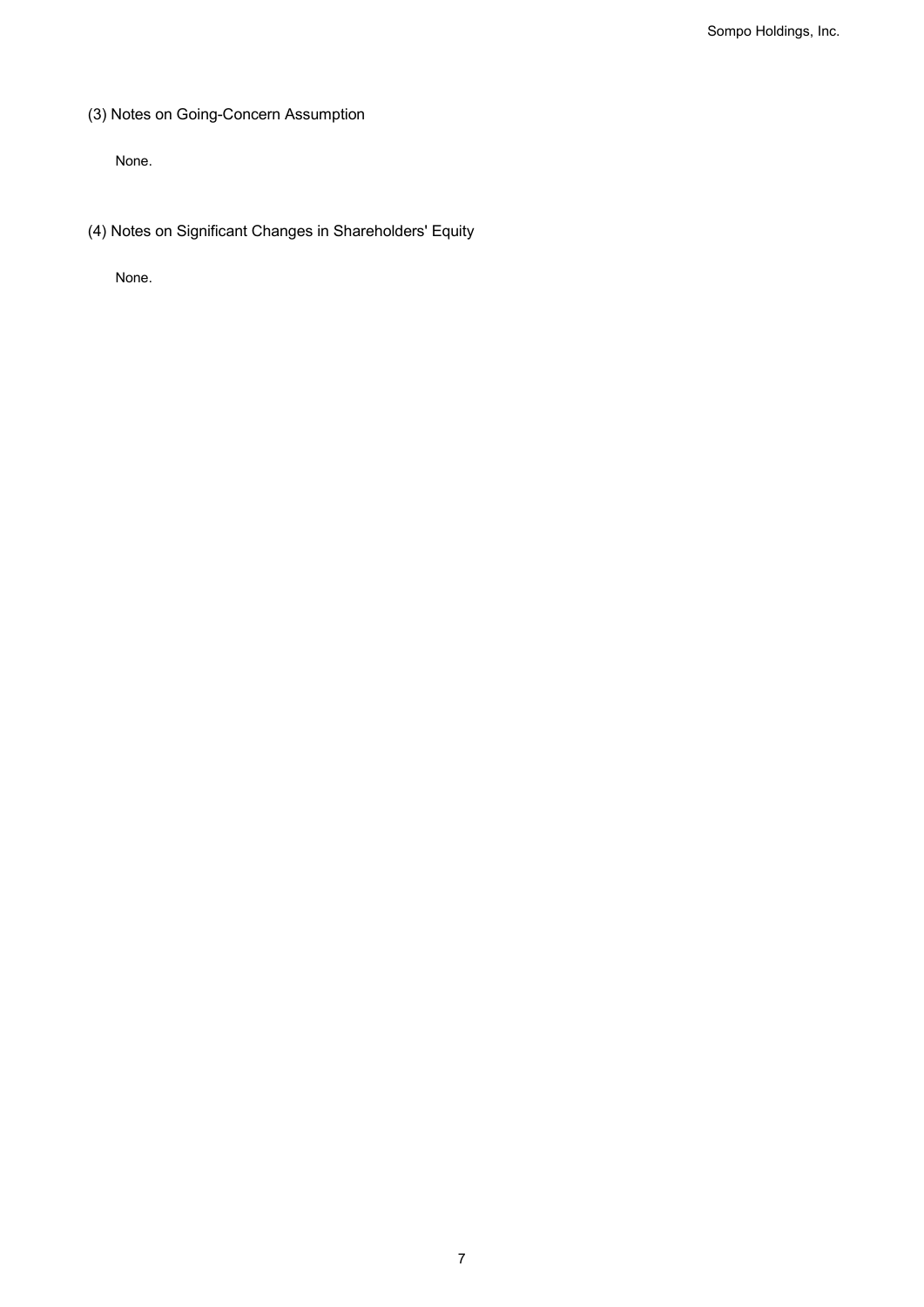# **4. Supplementary Information**

| 4. Supplementary Information                                 |                                   |                                   |                 |                              |  |  |
|--------------------------------------------------------------|-----------------------------------|-----------------------------------|-----------------|------------------------------|--|--|
| (1) Summary of Results of Operations (Consolidated)          |                                   |                                   |                 |                              |  |  |
|                                                              |                                   |                                   |                 |                              |  |  |
|                                                              | Nine months ended                 | Nine months ended                 | Increase        | (Millions of yen)<br>Rate of |  |  |
|                                                              | December 31, 2015                 | December 31, 2016                 | (Decrease)      | change                       |  |  |
|                                                              | (April 1 to<br>December 31, 2015) | (April 1 to<br>December 31, 2016) |                 |                              |  |  |
|                                                              |                                   |                                   |                 | $\%$                         |  |  |
| Ordinary income and expenses:                                |                                   |                                   |                 |                              |  |  |
| Underwriting income:                                         | 2,286,374                         | 2,255,001                         | (31, 373)       | (1.4)                        |  |  |
| Net premiums written                                         | 1,939,472                         | 1,886,340                         | (53, 131)       | (2.7)                        |  |  |
| Deposits of premiums by policyholders                        | 94,304                            | 102,221                           | 7,916           | 8.4                          |  |  |
| Life insurance premiums written                              | 216,089                           | 231,065                           | 14,976          | 6.9                          |  |  |
| Underwriting expenses:                                       | 1,950,579                         | 1,861,085                         | (89, 493)       | (4.6)                        |  |  |
| Net claims paid                                              | 1,101,563                         | 1,048,591                         | (52, 972)       | (4.8)                        |  |  |
| Loss adjustment expenses                                     | 100,762                           | 102,406                           | 1,643           | 1.6                          |  |  |
| Net commissions and brokerage fees                           | 373,160                           | 353,761                           | (19, 398)       | (5.2)                        |  |  |
| Maturity refunds to policyholders                            | 184,506                           | 166,220                           | (18, 285)       | (9.9)                        |  |  |
| Life insurance claims paid and other payments                | 59,536                            | 60,643                            | 1,107           | 1.9                          |  |  |
| Provision for reserve for outstanding losses and claims      | 10,445                            | 26,495                            | 16,049          | 153.7                        |  |  |
| Provision for underwriting reserves                          | 117,004                           | 97,174                            | (19, 829)       | (16.9)                       |  |  |
| Investment income:                                           | 140,351                           | 150,215                           | 9,864           | 7.0                          |  |  |
| Interest and dividend income<br>Gains on sales of securities | 124,353<br>31,447                 | 124,233<br>43,624                 | (119)<br>12,177 | (0.1)<br>38.7                |  |  |
| Investment expenses:                                         | 20,899                            | 25,811                            | 4,912           | 23.5                         |  |  |
| Losses on sales of securities                                | 755                               | 4,143                             | 3,388           | 448.8                        |  |  |
| Impairment losses on securities                              | 13,667                            | 2,229                             | (11, 437)       | (83.7)                       |  |  |
| Operating, general and administrative expenses               | 341,392                           | 367,632                           | 26,240          | 7.7                          |  |  |
| Other ordinary income and expenses                           | 7,745                             | 14,836                            | 7,090           | 91.5                         |  |  |
| Ordinary profit                                              | 121,599                           | 165,521                           | 43,922          | 36.1                         |  |  |
| Extraordinary gains and losses:                              |                                   |                                   |                 |                              |  |  |
| Extraordinary gains                                          | 7,024                             | 771                               | (6, 253)        | (89.0)                       |  |  |
| <b>Extraordinary losses</b>                                  | 14,688                            | 12,817                            | (1,871)         | (12.7)                       |  |  |
| Extraordinary gains and losses                               | (7,663)                           | (12,045)                          | (4, 382)        |                              |  |  |
| Net income before income taxes                               | 113,936                           | 153,476                           | 39,539          | 34.7                         |  |  |
| Income taxes and deferred income taxes                       | 25,119                            | 43,445                            | 18,325          | 73.0                         |  |  |
| Net income                                                   | 88,816                            | 110,030                           | 21,213          | 23.9                         |  |  |
| Net income attributable to non-controlling interests         | 467                               | 246                               | (220)           | (47.2)                       |  |  |
| Net income attributable to shareholders of the parent        | 88,349                            | 109,783                           | 21,434          | 24.3                         |  |  |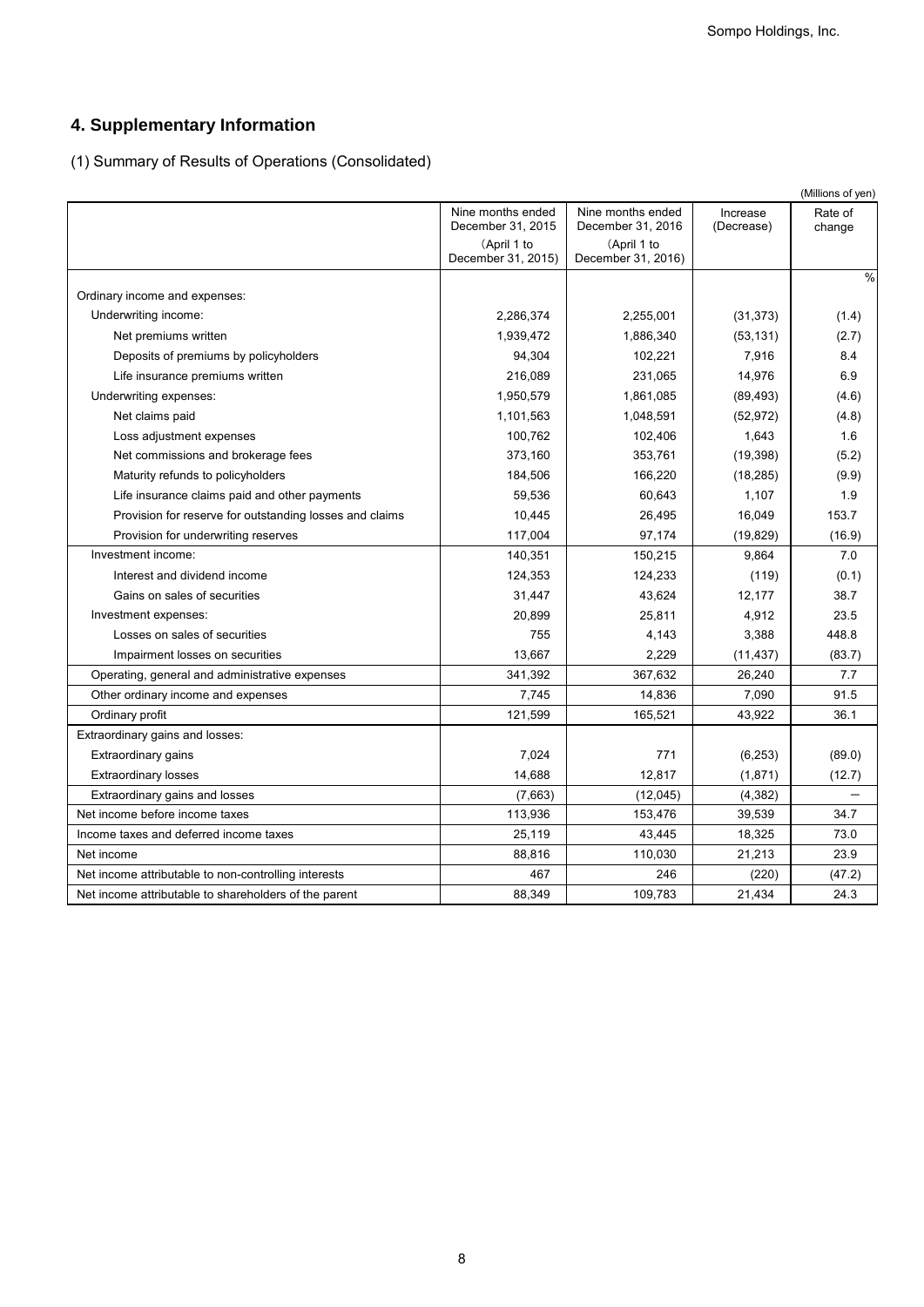## (2) Premiums Written and Claims Paid by Business Lines (Consolidated)

### Direct premiums written (including deposits of premiums by policyholders)

|                                                                                                                          |                    |                                                                       |                      |                      |                                                                       | (Millions of yen)                                      |
|--------------------------------------------------------------------------------------------------------------------------|--------------------|-----------------------------------------------------------------------|----------------------|----------------------|-----------------------------------------------------------------------|--------------------------------------------------------|
|                                                                                                                          |                    | Nine months ended December 31, 2015                                   |                      |                      | Nine months ended December 31, 2016                                   |                                                        |
|                                                                                                                          |                    | (April 1 to December 31, 2015)                                        |                      |                      | (April 1 to December 31, 2016)                                        |                                                        |
| <b>Business line</b>                                                                                                     | Amount             | % of total<br>amount                                                  | Rate of<br>change    | Amount               | % of total<br>amount                                                  | Rate of<br>change                                      |
| Fire and allied insurance                                                                                                | 385,212            | $\%$<br>18.1                                                          | $\frac{0}{0}$<br>4.3 | 342,285              | $\frac{0}{0}$<br>16.1                                                 | $\%$<br>(11.1)                                         |
| Marine insurance                                                                                                         | 68,640             | 3.2                                                                   | 18.9                 | 64,629               | 3.0                                                                   | (5.8)                                                  |
| Personal accident insurance                                                                                              | 221,166            | 10.4                                                                  | (8.1)                | 229,466              | 10.8                                                                  | 3.8                                                    |
| Voluntary automobile insurance                                                                                           | 887,552            | 41.8                                                                  | 1.2                  | 928,907              | 43.7                                                                  | 4.7                                                    |
| Compulsory automobile liability insurance                                                                                | 237,974            | 11.2                                                                  | (0.5)                | 233,457              | 11.0                                                                  | (1.9)                                                  |
| Others                                                                                                                   | 323,364            | 15.2                                                                  | 3.0                  | 326,584              | 15.4                                                                  | 1.0                                                    |
| Total                                                                                                                    | 2,123,909          | 100.0                                                                 | 1.2                  | 2,125,330            | 100.0                                                                 | 0.1                                                    |
| Deposits of premiums by policyholders                                                                                    | 94,304             | 4.4                                                                   | (20.7)               | 102,221              | 4.8                                                                   | 8.4                                                    |
| Note) The above figures represent amounts after offsetting internal transactions among segments.<br>Net premiums written |                    |                                                                       |                      |                      |                                                                       |                                                        |
|                                                                                                                          |                    |                                                                       |                      |                      |                                                                       | (Millions of yen)                                      |
|                                                                                                                          |                    | Nine months ended December 31, 2015<br>(April 1 to December 31, 2015) |                      |                      | Nine months ended December 31, 2016<br>(April 1 to December 31, 2016) |                                                        |
| <b>Business line</b>                                                                                                     | Amount             | % of total<br>amount                                                  | Rate of<br>change    | Amount               | % of total<br>amount                                                  | Rate of<br>change                                      |
|                                                                                                                          |                    | $\%$                                                                  | $\frac{0}{0}$        |                      | $\frac{0}{0}$                                                         | $\%$                                                   |
| Fire and allied insurance                                                                                                | 321,487            | 16.6                                                                  | 8.9                  | 262,443              | 13.9                                                                  | (18.4)                                                 |
| Marine insurance                                                                                                         | 67,552             | 3.5                                                                   | 29.0                 | 59,183               | 3.1                                                                   | (12.4)                                                 |
| Personal accident insurance                                                                                              | 149,073            | 7.7                                                                   | (0.3)                | 147,787              | 7.8                                                                   | (0.9)                                                  |
| Voluntary automobile insurance                                                                                           | 888,343            | 45.8                                                                  | 1.3                  | 924,726              | 49.0                                                                  | 4.1                                                    |
|                                                                                                                          |                    |                                                                       |                      |                      |                                                                       | (6.1)                                                  |
| Compulsory automobile liability insurance                                                                                | 234,012            | 12.1                                                                  | 2.5                  | 219,786              | 11.7                                                                  |                                                        |
| Others                                                                                                                   | 279,002            | 14.4                                                                  | 5.1                  | 272,414              | 14.4                                                                  | (2.4)                                                  |
| Total                                                                                                                    | 1,939,472          | 100.0                                                                 | 3.8                  | 1,886,340            | 100.0                                                                 |                                                        |
| Note) The above figures represent amounts after offsetting internal transactions among segments.<br>Net claims paid      |                    |                                                                       |                      |                      |                                                                       |                                                        |
|                                                                                                                          |                    | Nine months ended December 31, 2015                                   |                      |                      | Nine months ended December 31, 2016                                   |                                                        |
|                                                                                                                          |                    | (April 1 to December 31, 2015)                                        |                      |                      | (April 1 to December 31, 2016)                                        |                                                        |
| <b>Business line</b>                                                                                                     | Amount             | % of total<br>amount                                                  | Rate of<br>change    | Amount               | % of total<br>amount                                                  | Rate of<br>change                                      |
| Fire and allied insurance                                                                                                | 198,323            | $\%$<br>18.0                                                          | $\%$<br>(1.0)        | 174,080              | $\frac{0}{0}$<br>16.6                                                 |                                                        |
| Marine insurance                                                                                                         | 36,494             | 3.3                                                                   | 35.3                 | 29,132               | 2.8                                                                   | (2.7)<br>(Millions of yen)<br>$\%$<br>(12.2)<br>(20.2) |
| Personal accident insurance                                                                                              | 79,690             | 7.2                                                                   |                      | 73,812               | 7.0                                                                   |                                                        |
|                                                                                                                          |                    | 43.1                                                                  | (0.1)                |                      | 44.9                                                                  | (7.4)                                                  |
| Voluntary automobile insurance                                                                                           | 474,539<br>172,791 | 15.7                                                                  | (2.7)<br>0.0         | 470,679              | 16.4                                                                  | (0.8)                                                  |
| Compulsory automobile liability insurance<br>Others                                                                      | 139,724            | 12.7                                                                  | 2.8                  | 171,673              | 12.3                                                                  | (0.6)                                                  |
| Total                                                                                                                    | 1,101,563          | 100.0                                                                 | (0.2)                | 129,212<br>1,048,591 | 100.0                                                                 | (7.5)<br>(4.8)                                         |

## Net premiums written

|                                           |                                |                                     |                   |                                     |                                | (Millions of yen) |
|-------------------------------------------|--------------------------------|-------------------------------------|-------------------|-------------------------------------|--------------------------------|-------------------|
|                                           |                                | Nine months ended December 31, 2015 |                   | Nine months ended December 31, 2016 |                                |                   |
|                                           | (April 1 to December 31, 2015) |                                     |                   |                                     | (April 1 to December 31, 2016) |                   |
| <b>Business line</b>                      | Amount                         | % of total<br>amount                | Rate of<br>change | Amount                              | % of total<br>amount           | Rate of<br>change |
|                                           |                                | %                                   | $\%$              |                                     | $\%$                           | %                 |
| Fire and allied insurance                 | 321,487                        | 16.6                                | 8.9               | 262,443                             | 13.9                           | (18.4)            |
| Marine insurance                          | 67,552                         | 3.5                                 | 29.0              | 59,183                              | 3.1                            | (12.4)            |
| Personal accident insurance               | 149,073                        | 7.7                                 | (0.3)             | 147,787                             | 7.8                            | (0.9)             |
| Voluntary automobile insurance            | 888,343                        | 45.8                                | 1.3               | 924,726                             | 49.0                           | 4.1               |
| Compulsory automobile liability insurance | 234,012                        | 12.1                                | 2.5               | 219,786                             | 11.7                           | (6.1)             |
| <b>Others</b>                             | 279,002                        | 14.4                                | 5.1               | 272.414                             | 14.4                           | (2.4)             |
| Total                                     | 1,939,472                      | 100.0                               | 3.8               | 1,886,340                           | 100.0                          | (2.7)             |

## Net claims paid

|                                           |                                |                                     |                   |                                     |                      | (Millions of yen) |  |
|-------------------------------------------|--------------------------------|-------------------------------------|-------------------|-------------------------------------|----------------------|-------------------|--|
|                                           |                                | Nine months ended December 31, 2015 |                   | Nine months ended December 31, 2016 |                      |                   |  |
|                                           | (April 1 to December 31, 2015) |                                     |                   | (April 1 to December 31, 2016)      |                      |                   |  |
| <b>Business line</b>                      | Amount                         | % of total<br>amount                | Rate of<br>change | Amount                              | % of total<br>amount | Rate of<br>change |  |
|                                           |                                | $\frac{0}{0}$                       | %                 |                                     | $\%$                 | %                 |  |
| Fire and allied insurance                 | 198,323                        | 18.0                                | (1.0)             | 174,080                             | 16.6                 | (12.2)            |  |
| Marine insurance                          | 36,494                         | 3.3                                 | 35.3              | 29,132                              | 2.8                  | (20.2)            |  |
| Personal accident insurance               | 79,690                         | 7.2                                 | (0.1)             | 73,812                              | 7.0                  | (7.4)             |  |
| Voluntary automobile insurance            | 474,539                        | 43.1                                | (2.7)             | 470,679                             | 44.9                 | (0.8)             |  |
| Compulsory automobile liability insurance | 172,791                        | 15.7                                | 0.0               | 171,673                             | 16.4                 | (0.6)             |  |
| <b>Others</b>                             | 139,724                        | 12.7                                | 2.8               | 129,212                             | 12.3                 | (7.5)             |  |
| Total                                     | 1,101,563                      | 100.0                               | (0.2)             | 1,048,591                           | 100.0                | (4.8)             |  |